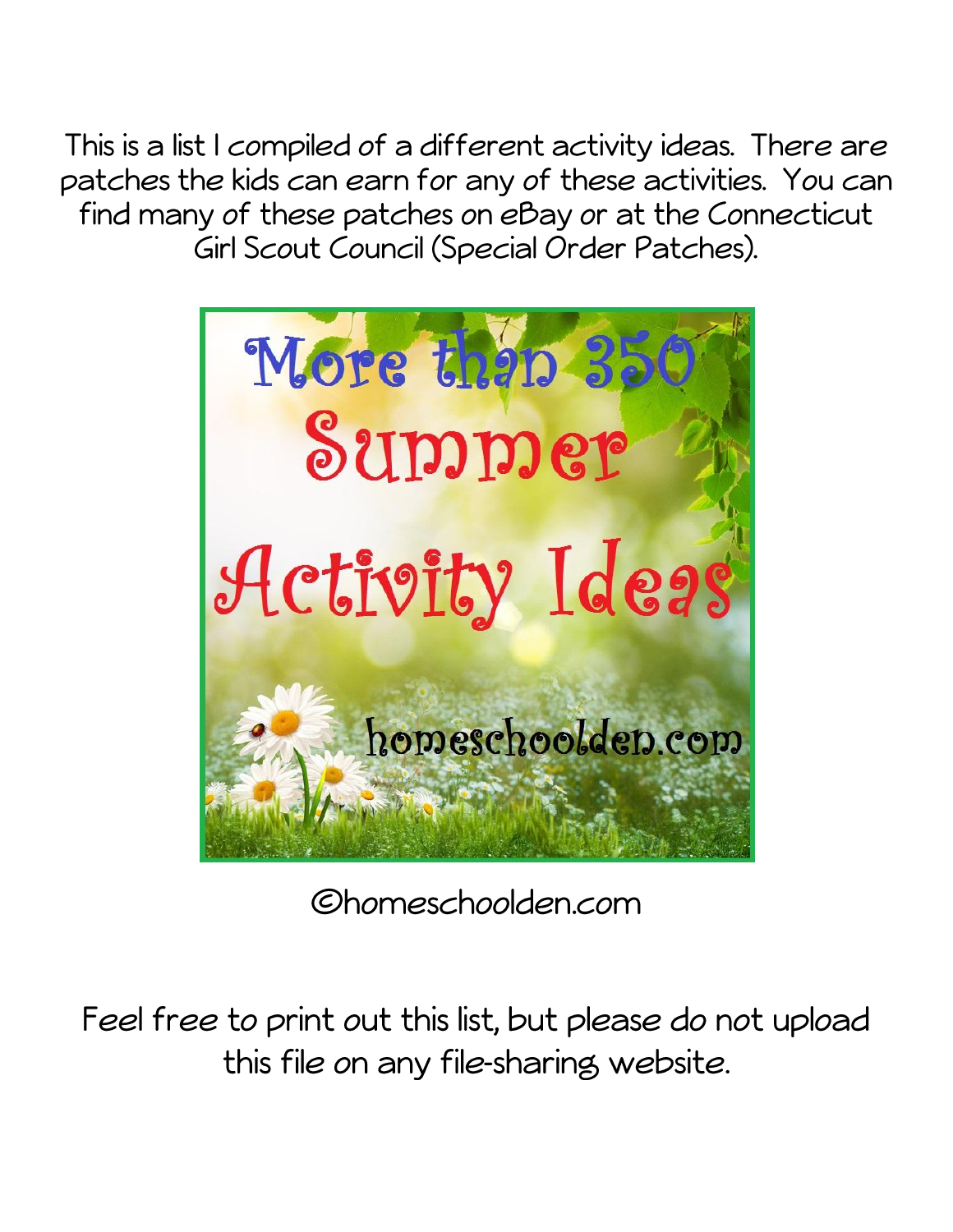## Summer Fun Activity List:

1960s, 70s, 80s parties Basic Camping Skills Adopt a Grandma - Nursing Home - River - Road - Adventure Course Aerobics Airport Tour Air Show Alpaca Farm Tour Alligator Awareness Amphibians Animal Hospital Tour Animal Shelter Tour Animal Tracks Apple Picking Apple Festival Aquarium Tour Arcade Archaeology Archery Art to Wear Art Gallery Tour Art Museum Arts and Crafts Art Wear Asthma Awareness Autism Awareness Cancer Awareness Epilepsy Awareness Food Allergy Awareness Handicap Awareness Baby Shower Baby Sitting/Baby Sitting Training Back Packing Backyard Astronomy Backyard Camping Ballet Balloon Animal Making Bake Sale Bank Tour Barn Dance Bandana Project Baton Twirling **Basketball** Basket Weaving Barbeque Beach Walk Camping Cleanup Bead Crafts

Bean Hole Cooking Bear Awareness Bell Ringing Berry Picking Biking Bird Bath Building Bird Watching Biology Book Club Book Making Botanical Garden Bowling Box Oven Cooking Boxing Braille Bread Making Broom Ball Cabin Camping Camp Fire Songs Cancer Awareness/Cancer Relay Candle Making Candy Making Candy Tour Canning Capitol Tour Car Wash Card Games Card Making Cardboard Boat Race Carnival Caroling Cartooning Cave Tour Cemetery Walk Ceramics Mug Pottery Wheel Challenge Course Cheerleading Chemistry Day Chess Children's Museum China Chili Cookoff Chinese Culture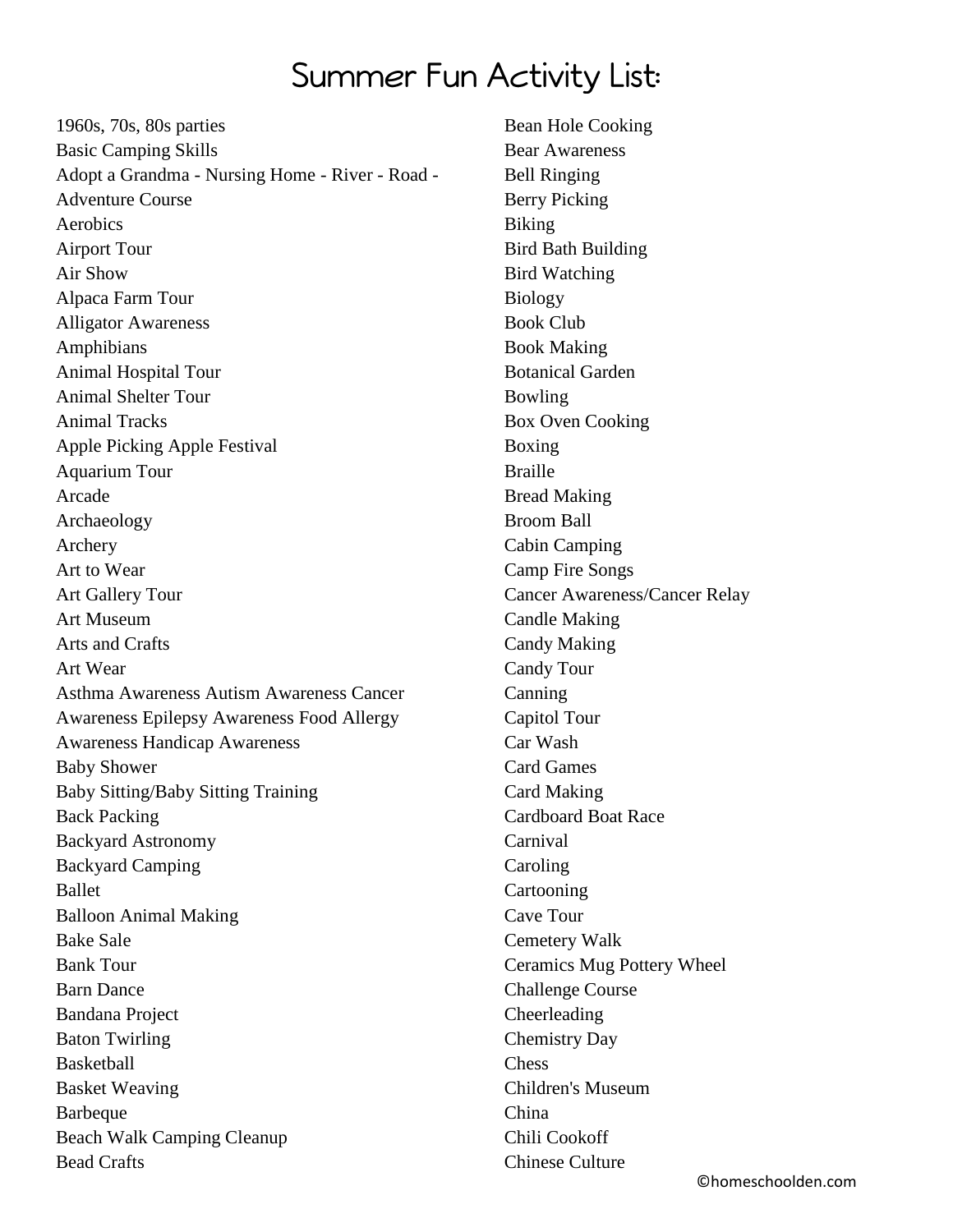**Circus** Citizenship City Hall Tour Civil War Re-enactment Clay Animals Clean Up Climate Change Climbing Wall Clinic Tour Cold Weather Community Awareness Community Service Composting Computer Knowledge Constellations Cooking - Make 5 Meals with your Parents for this badge Corn Maze Costume Party Court House Tour Craft Project **Creativity** Creek Fun Crocheting **CSI** Cupcake Decorating Dairy Tour Dance Fitness Day at the Zoo Day Camp Dog Walking Doll House Dolphin Watching Donut Tour Dough Ornaments Dragons Dutch Oven Cooking Earthquake Awareness Ecology Egg Drop Egg Farm Tour Election Electric Co tour Emergency Planning Endangered Species

Etiquette Exotic Birds Fairy Myst Fairy Tales Faith Family Tree Fencing Field Day Fire Drill Fire Department Fire Safety First Aid Fish Fun, Fishing Fish Hatchery Tour Fitness, Fitness Award Go on a hike, walk, bike ride, roller skating, play soccer, do 10 pull-ups, do 10 sit-ups, stretching Flashlight Fun Flat Stanley Floral Arrangement Foil Arranging Folk Art Food Drive Food Pantry Tour Food Pyramid Fossil Hunting Foul Weather Camping Friends Around the World Frisbee Golf Fruit Picking Fudge Making Fun Day - Balloons Game Night Gardening Gem Digging Geo Caching Geology Ghost Stories Gingerbread (house, people) Glass Blowing Go Green Golf Green Knight Green House Grocery Store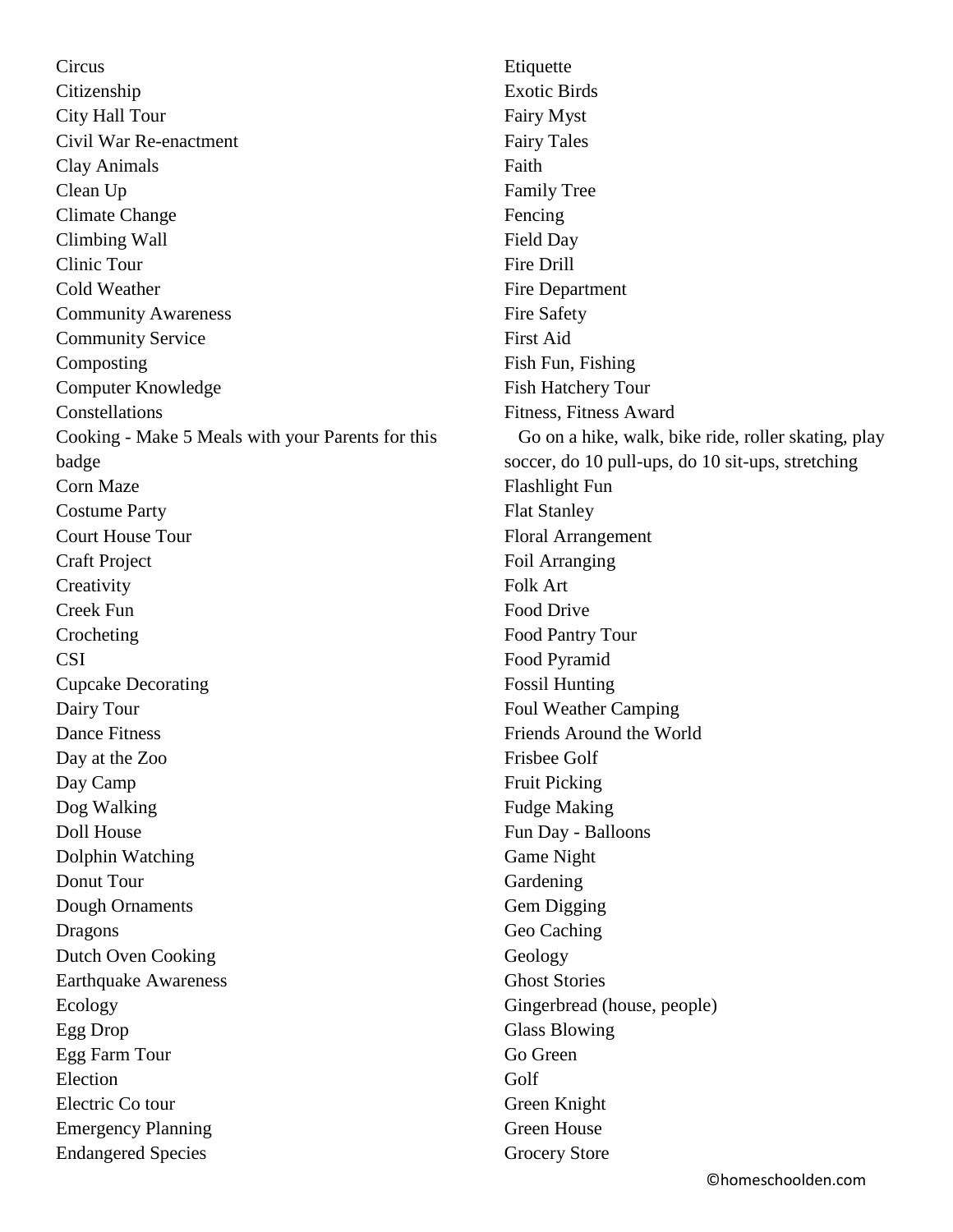Groundhog Day Halloween Hayride Healthy Eating Helping at Home (Patch with checklist) Hiking Historic Fort Tour Mansion tour building tour Historical Fiction Holiday Baking Horse Fun Hospital Tour Hot Air Balloon Ride Hygiene Drive I Love to Read Ice Cream Ice Skating Insect Discovery International Friendship Invertebrates Japanese Culture Jazz Jewelry Making Jump Roping Karaoke Kayaking - Canoeing Kitchen Fun Kite Flying Knitting Korean Culture LaCrosse Ladybug Picnic Lazer Tag Lashing (Knots) Leave No Trace Letter Boxing Library Tour Lighthouse Tour Magic Tricks Mammals Maple Syrup Marching Marine Biology Martial Arts Martin Luther King Day Math and Science

Medical Hospital Tour Medieval Meet an Author Memories Album Milk a Cow Mini Golf Mitten Drive Monster Truck Mother Daughter Sleepover Movie and Pizza Museum Native American Nature Center Nature Fun - Mountains Trees Newspaper Tour Nocturnal Nursing Home Visit Ocean Life **Oceanography** Online Safety Orchestra Organic Foods **Orienteering** Origami Outdoor Chef Owl Prowl Pajama Party Pancake Breakfast Paper Making Park Bench (clean up the park) Peace Peacemaker Penny Drive Pet Care - Dog Kitten Pet Store Visit Petting Zoo Picnic Pioneer Day Pizza Party Planetarium Plant a Seed Plant a Tree Plant Study Poetry Police Visit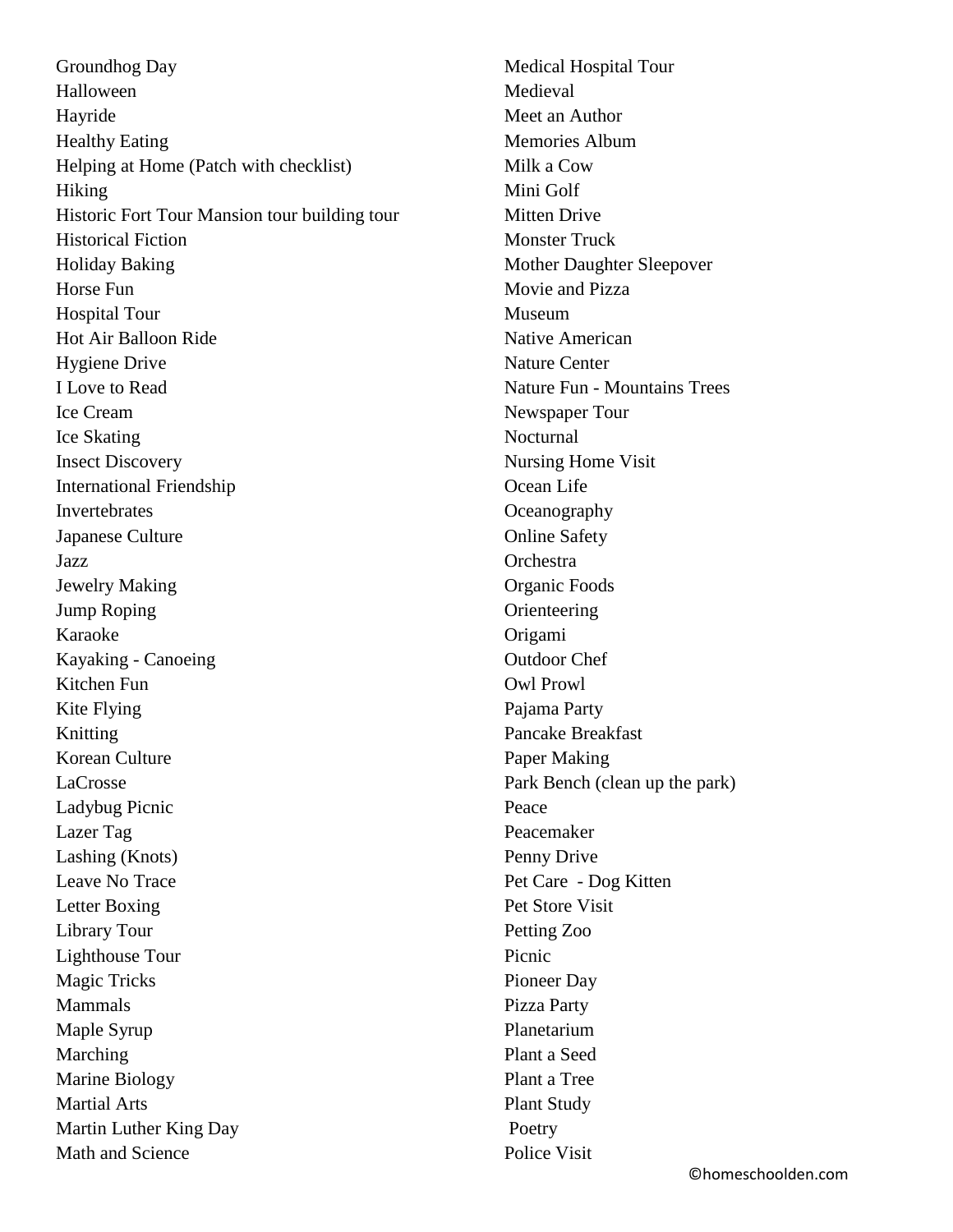Pony Ride pool Party Post Office Tour Pot Luck Dinner **Pottery** Pow Wow Power Plant Tour Pretzel Tour Pumpkin Carving **Quilting** Rainforest Reading (pile of books) Recycle Reflector Cooking Remember 911 Restaurant Tour Reptiles Rhythmic Gymnastics River Walk Rock Climbing Roller Blading Roller Skating Rope Course Running Safety Fair, Safety Wise Sailing Sand Castle Fun Scavenger Hunt Science Science and Nature Science and Nature (Frogs) Science and Technology Museum Science Fun Scout Skills Scrap Booking Self Defense Service Dogs Sewing Ship Museum Sign Language Sing A-Long Skiing Sledding Slumber Party Snorkeling

Soap Carving Soccer Sock Drive Sock Hop Solar Cooking Spa Day Spring Cleanup Square Dance Stained Glass Stamp Out Hunger Star Gazing Star Map State Fair Stick Cooking Strawberry Picking Swimming Tea Party Team Building Teddy Bear Picnic Tee Ball Tennis Thanksgiving **Theater** Think Green Thinking Day Tie Dye Time Capsule Tool Safety Tower Climb Trampoline Fun Vegetable Garden Water Fun - Slip-n-Slide, Water Balloon toss, Water Balloon Pinjata Water Slide White House Tour Wetland Detective Wind Farm Winter Caming Winter Fun Winter Hike Winter Skating Wood working Wood burning Word Games Work Out